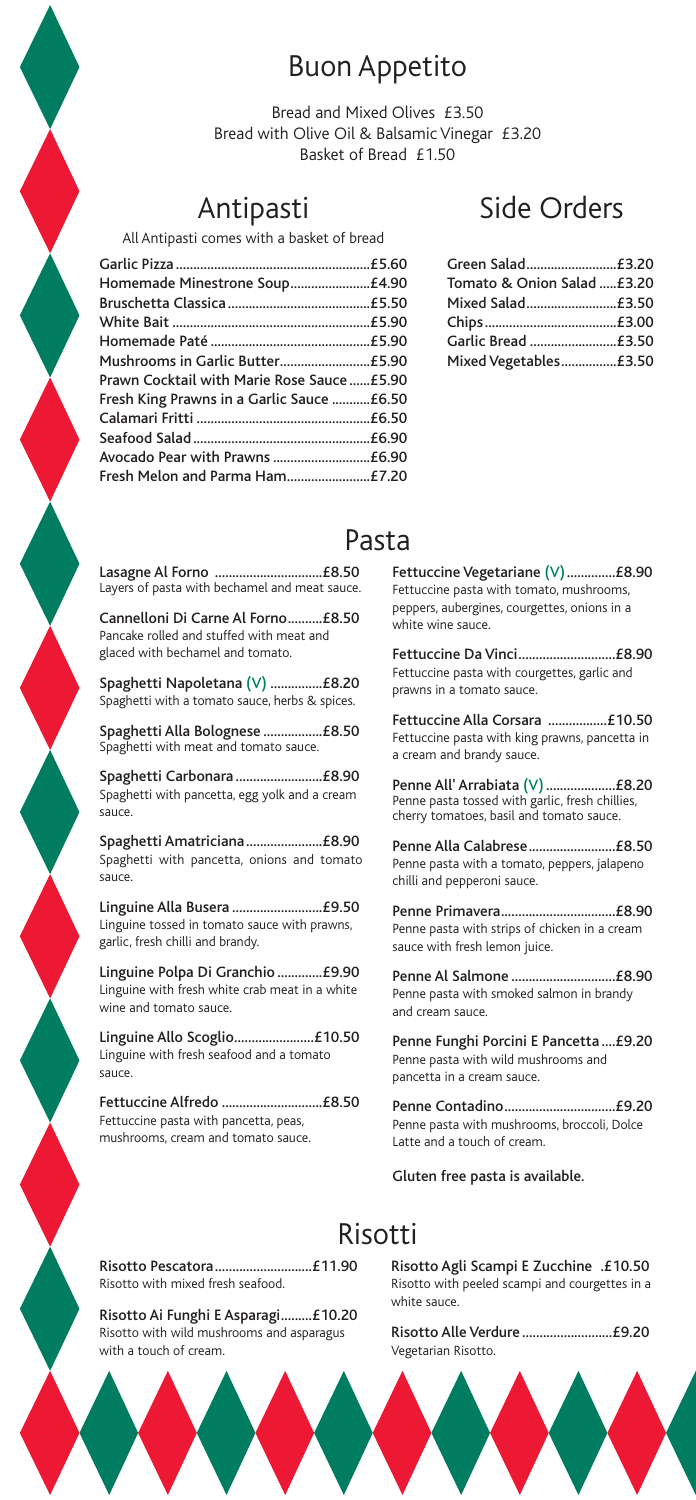# Specialita

#### All of our Specialita are inclusive of a selection of vegetables or salad

Beef Stroganoff Classico ...............£13.20 Strips of fillet cooked in butter, red wine, cream, mushroom & mustard sauce. This dish is served with rice. \*Vegetables, salad or chips may be ordered as extra if required.

Petto Di Pollo Kiev ..........................£13.20 Succulent chicken breast, stuffed with garlic butter, coated in bread crumbs and deep fried.

Petto Di Pollo Sofia Loren .............£13.50 Succulent chicken breast cooked in butter, white wine, onions, mushroom, cream and topped with asparagus.

Petto Di Pollo Valdostana..............£13.50 Succulent chicken breast grilled, topped with mozzarella and ham and finished with a light tomato sauce.

Vitello Al Limone.............................£14.20 Pan fried escallop of veal with lemon juice in a white wine sauce.

Involtini di Vitello ...........................£15.50 Rolled veal escallop stuffed with Speck, taleggio, sun dried tomato, mozzarella and finished in a pink sauce.

Anatra Al Miele E Mandorle..........£14.50 Roast duck breast with honey, almonds and flamed with cognac.

Anatra Al Pepe Verde ......................£14.50 Roast duck breast in a brandy and cream sauce with green peppercorns.

Saltimbocca Alla Romana..............£15.50 Veal escallop cooked in butter, sage, white wine and topped with Parma ham.

Sauces

Mexicana - Tomato sauce flammed with tequila, jalapenos, peppers & onions.

Pizzaiola - Butter, oregano, garlic, tomato and red wine sauce.

Al Pepe - Demi-glace, black pepper, red wine & cream.

Dolce Latte - Topped with blue cheese & cream. Rossini - Brandy paté and cream sauce.

All sauces .....................................................£2.00

### For our Daily Specialitas please see our Boards

#### Pizza

Margherita (V)....................................£7.50 Crispy pizza based topped with tomato and mozzarella cheese.

Pizza Prosciutto..................................£8.20 Crispy pizza based topped with tomato, mozzarella and ham.

Pizza Ai Funghi (V).............................£8.20 Crispy pizza based topped with tomato, mozzarella and mushrooms.

Pizza Tropicana...................................£8.50 Crispy pizza based topped with tomato, mozzarella, ham and pineapple.

Pizza Quattro Stagioni .....................£8.50 Crispy pizza based topped with tomato, mozzarella, ham, mushrooms, onion & peppers.

Pizza Napoletana...............................£8.50 Crispy pizza based topped with tomato, mozzarella, anchovies, spices and capers.

Pizza Cardinale (V)............................£8.50 Crispy pizza based topped with sliced fresh tomatoes, mozzarella and fresh basil.

Calzone Fiorentina (V).....................£8.50 Rolled and stuffed, with tomato, mozzarella, spinach and mushrooms topped with tomato.

Calzone Di Parma ..............................£8.90 Rolled and stuffed, with tomato, mozzarella, spinach, mushrooms, ham topped with tomato.

Pizza Inferno .......................................£8.90 Crispy pizza based topped with tomato, mozzarella, Pepperoni, onions, peppers, garlic, oregano, tomato and jalapeno chilli. "Hot"

Pizza Capricciosa ...............................£8.90 Crispy pizza based topped with tomato, mozzarella, mushrooms, ham, peppers, artichokes, olives and spices.

Tonno E Cipolla ..................................£8.90 Crispy pizza based topped with tomato, mozzarella, tuna and onion.

Pizza Siciliana .....................................£8.90 Crispy pizza based topped with tomato, mozzarella, ham, topped with an egg, anchovies and spinach.

Pizza Milano........................................£8.90 Crispy pizza based topped with tomato, mozzarella and Pepperoni.

Pizza Del Vegetariano (V)................£9.20 Crispy pizza based topped with tomato, mozzarella and vegetables.

Pizza Gamberetti Con Cipolla ........£9.50 Crispy pizza based topped with tomato, mozzarella, prawns, garlic and fresh onion.

Pizza Con Pollo...................................£9.50 Crispy pizza based topped with tomato, mozzarella, mushrooms and chicken.

Pizza Da Vinci ...................................£10.20 Crispy pizza based topped with tomato, mozzarella, mushrooms, ham, salami, peppers, spinach, olives and capers.

Pizza Del Pescatore.........................£10.50 Crispy pizza based topped with tomato, mozzarella and a mixed variety of seafood.

Gluten free pizza base is available Extra Topings ......................................£1.00 Parma Ham .........................................£2.00

#### For our Main Course Salads please ask you waiter